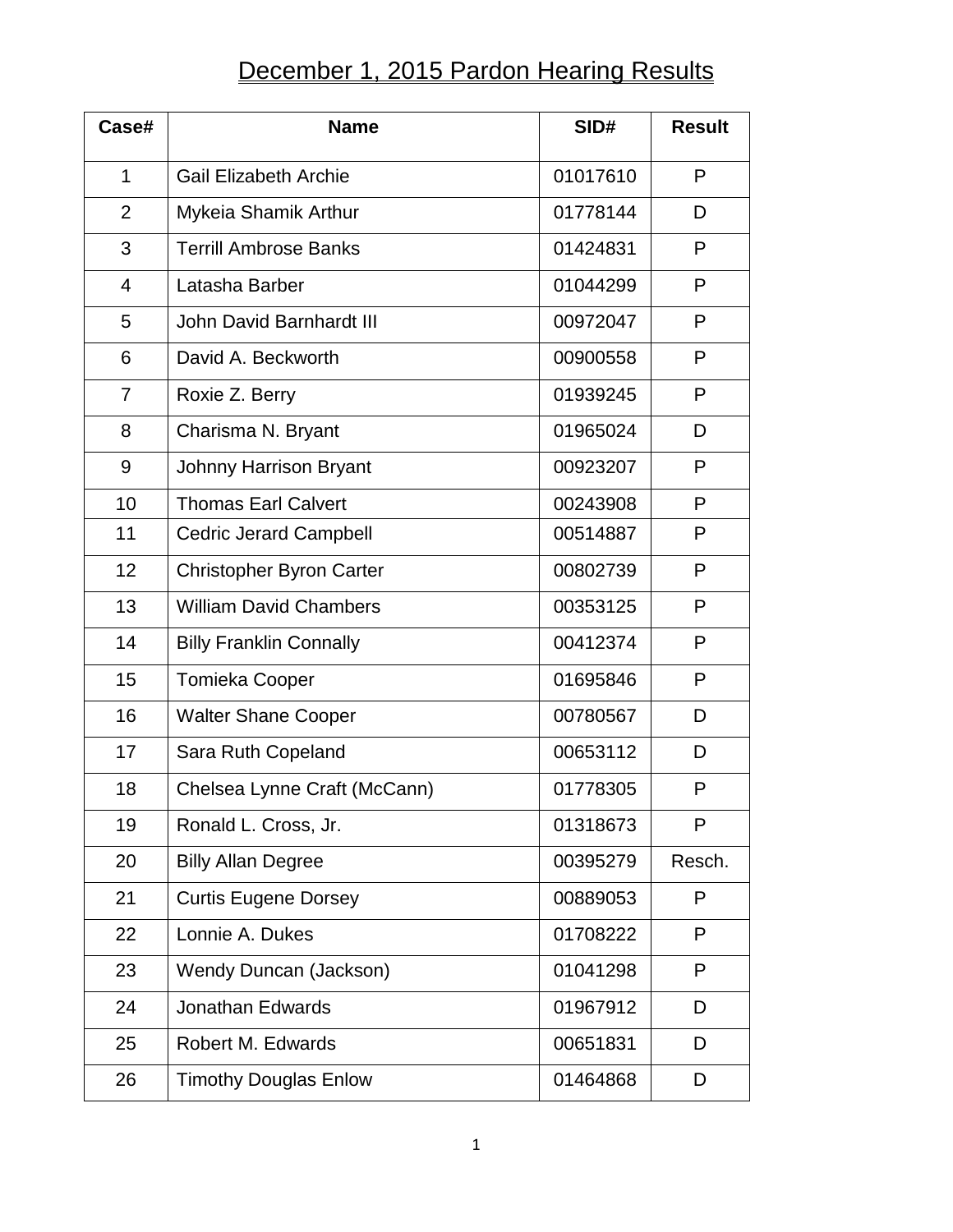## December 1, 2015 Pardon Hearing Results

| 27 | <b>Edsel Dale Garnett</b>      | 00460504 | P |
|----|--------------------------------|----------|---|
| 28 | Lari Christine Gilbert         | 01498496 | P |
| 29 | Crystal Dawn Gomez (Miller)    | 01458081 | P |
| 30 | Shaquille Tyrell Goodwin       | 01940268 | D |
| 31 | <b>Patrick Emanuel Graham</b>  | 00920601 | P |
| 32 | Daniel Jerron Green            | 01998223 | P |
| 33 | <b>Yonous Green</b>            | 02014575 | P |
| 34 | <b>Crystal Tate Holloway</b>   | 01197191 | P |
| 35 | <b>Michael Wade Hursey</b>     | 01371518 | P |
| 36 | <b>Tony Marion Jackson</b>     | 00260150 | P |
| 37 | Kenneth Edward Johnson         | 01450616 | P |
| 38 | David Eugene Kelly             | 00104691 | P |
| 39 | Byron D. Kilgore               | 01731869 | P |
| 40 | Johnny James Lee, Jr.          | 01043417 | P |
| 41 | Yolanda Raquel Lee             | 00827368 | P |
| 42 | <b>Tyler Gregory Loftis</b>    | 01796346 | P |
| 43 | <b>Fredrick Lavar Lyons</b>    | 01402302 | P |
| 44 | John Maley                     | 01515119 | P |
| 45 | <b>Staci Norris</b>            | 02165099 | P |
| 46 | <b>Richard Dean Oglesby</b>    | 00676538 | P |
| 47 | <b>Miguel Angel Olivero</b>    | 01778612 | P |
| 48 | <b>Brannon Elizabeth Pace</b>  | 02019834 | P |
| 49 | Johnny B. Patterson            | 00168370 | P |
| 50 | <b>Darren Demetrius Perry</b>  | 00950578 | D |
| 51 | Jackie Phillips (Frasier)      | 01805707 | P |
| 52 | Perry Woodrow Richardson       | 00465353 | P |
| 53 | <b>Weston David Richardson</b> | 01686876 | P |